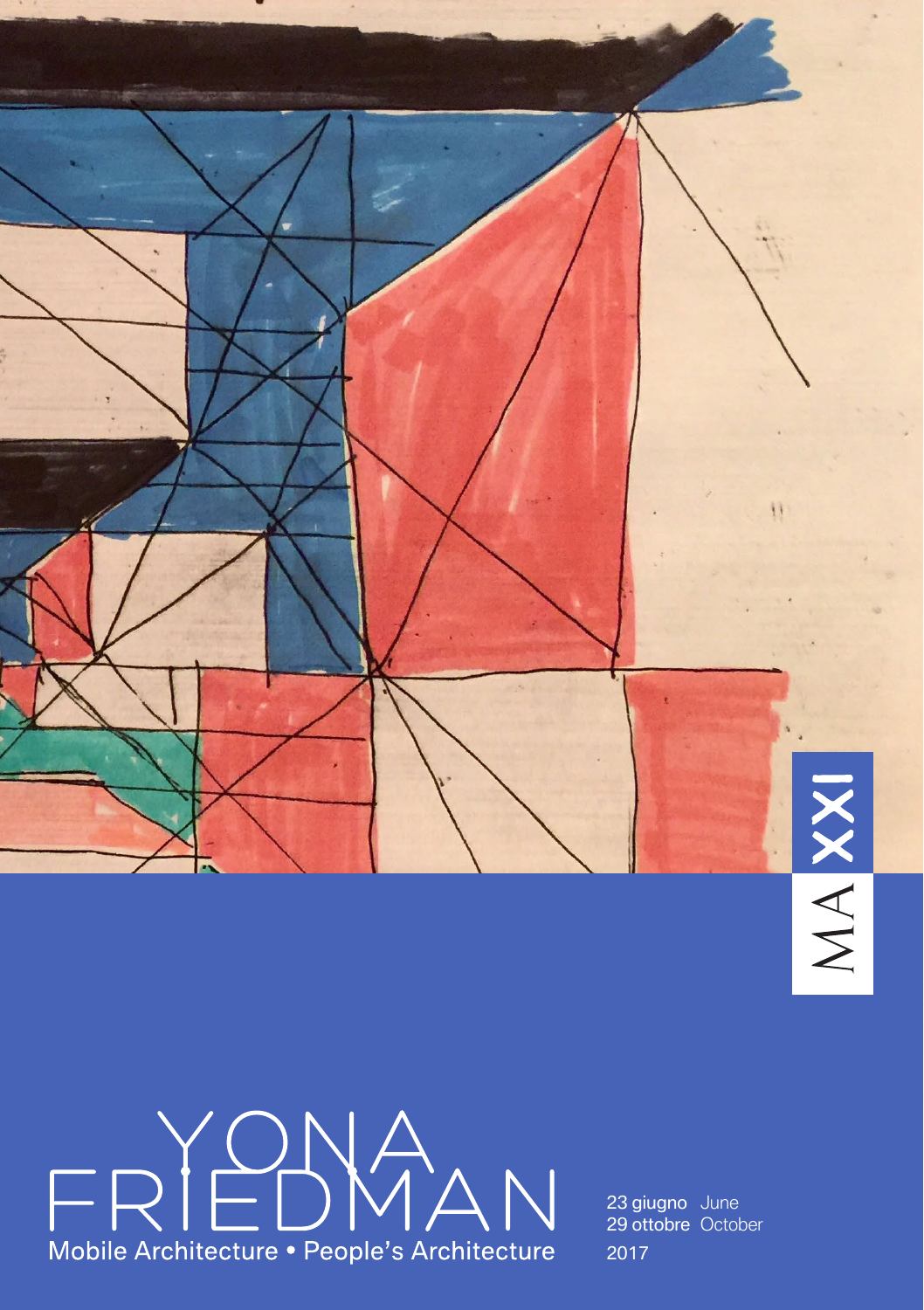## **YONA FRIEDMAN Mobile Architecture, People's Architecture**

"Mobile Architecture: Yona Friedman" è una mostra realizzata nel 2015 alla Power Station of Art di Shanghai e presentata oggi al MAXXI in una nuova veste. Approdato dalla Cina in Italia, il progetto si caratterizza come una finestra sul linguaggio universale di Yona Friedman che, applicato in contesti diversi, si presta a rispondere trasversalmente a esigenze ecologiche, sociali e di sostenibilità, all'interno di una realtà globale, come la nostra. La mostra racconta lo sviluppo della celebre *Architecture Mobile* (Architettura Mobile) teorizzata da Yona Friedman nel corso del 1950 e presentata in occasione del decimo Congresso Internazionale di Architettura Moderna (CIAM X) del 1956 a Dubrovnik.

Attraverso bozzetti, modelli e animazioni, la mostra narra lo sviluppo di questa teoria che indaga sulla natura dell'architettura e sull'identità di chi ne usufruisce da un punto di vista sociologico, psicologico e costruttivo. Parallelamente, attraverso grandi prototipi, esplora il tema dell'improvvisazione, teorizzato da Friedman sin dagli anni Settanta come "possibilità" nel mondo dell'architettura. La mostra presenta quindi il rapporto intenso e conflittuale tra la dimensione utopica del design e la sua possibile realizzazione, attraverso un'approfondita esplorazione del linguaggio, che nella poetica di Friedman sottende e determina l'atto del costruire.

Nella sua versione al MAXXI, la mostra "YONA FRIEDMAN. Mobile Architecture, People's Architecture" (L'Architettura Mobile, l'Architettura delle Persone) si arricchisce di un nuovo sottotitolo, di materiali inediti e disegni originali, ponendo l'accento su alcuni dei temi chiave nella ricerca di Friedman: l'importanza del ruolo educativo nel processo creativo e costruttivo dell'architettura; l'attenzione che l'architetto pone nei confronti di "colui che abita la città" e che può, grazie a semplici istruzioni per la costruzione delle sue *Irregular Structures*, dare vita al proprio habitat; l'uso di materiali poveri e il ruolo del ridisegno e della tecnica del collage come strumenti di pensiero. Il continuo processo di sovrapposizione dei livelli immaginifici di Yona Friedman, che lo hanno reso un'icona degli architetti utopistici del dopoguerra, si rivela qui in una nuova produzione con la realizzazione inedita di visioni dedicate alla città di Roma e allo stesso edificio del MAXXI.

**Yona Friedman** (Budapest, 1923) è un architetto ungherese,

naturalizzato francese. A partire dal 1958, anno di concepimento del suo *Manifesto de l'Architecture Mobile*, formula e si fa promotore dell'idea secondo cui colui che abita un luogo debba esserne l'unico ideatore e che, in quanto tale, abbia la facoltà di apportare modifiche personalizzate, muovendosi all'interno di una struttura reticolare. La sua teoria ebbe una notevole influenza sui gruppi d'avanguardia, come nel caso del Movimento Metabolista giapponese, del gruppo Archigram e di molti altri ancora. Al suo manifesto fecero seguito le pubblicazioni, in Europa, America e Asia, di oltre quaranta libri e centinaia di articoli. I suoi progetti per la *Ville Spatiale* (Città Spaziale), in cui Friedman elabora il concetto di struttura reticolare, furono inizialmente accolti come utopistici, fino a quando la costruzione dell'edificio del Lycée Henri-Bergson ad Angers, frutto dell'"auto-progettazione", assieme alla realizzazione di altri progetti di più modeste dimensioni, dimostrarono come si trattasse di un'architettura realisticamente realizzabile, di mera condanna a quella *mainstream*.

The *"*Mobile Architecture: Yona Friedman" exhibition was organised in 2015 at Shanghai's Power Station of Art, and is now hosted by the MAXXI with a new set-up. The project, which was brought to Italy from China, is a window on Yona Friedman's universal language, which, once implemented in different contexts, is suitable for transversally satisfying ecological, social and sustainability needs within a global framework.

The exhibition revolves around Yona Friedman's famous *Architecture Mobile* (Mobile Architecture) theory, which was developed in 1950 and presented during the tenth International Congress for Modern Architecture (CIAM X) held in Dubvronik in 1956.

By use of sketches, models and animations, the exhibition shows how this theory, which questions the nature of architecture and the identity of those who avail themselves of it from a sociological, psychological and construction standpoint, was developed. At the same time, by use of large prototypes, it explores the theme of improvisation, theorised by Friedman ever since the 70s as a "possibility" in the world of architecture. Therefore, the exhibition shows the intense, albeit conflictual relationship between the utopian nature of design and its possible realisation through an accurate study of language, which, according to Friedman, underlies and determines the act of building.

At the MAXXI, the "YONA FRIEDMAN. Mobile Architecture, People's Architecture" exhibition gains a subtitle, as well as unpublished material and original sketches, thereby focusing on some the key themes of Friedman's research, such as the importance of the educational role in the creative and construction process of architecture; the attention that the architect attaches to "those who inhabit cities", who can give life to their habitat by use of simple instruments such as the instructions for building his *Irregular Structures*; the use of "poor" materials, and the role of redesign and the collage technique as thinking tools.

The constant and overlapping of Yona Friedman's imaginative levels, which have enabled him to become a symbol of the utopian architecture of the after-word period, are presented here with a new production, which includes new, unpublished visions of the city of Rome and the very MAXXI building.

### **Yona Friedman** (Budapest, 1923)

is a Hungarian-born French architect. Starting in 1958 with his *Manifesto de l'Architecture Mobile* he has formulated and championed the idea that the inhabitant should be the sole conceptor of his own living premises within a spaceframe structure that would allow individual variations. His theory influenced avant-garde groups like the Japanese Metabolists, Archigram and many more. His manifesto was followed by more than forty books and hundreds of articles in Europe, America and Asia. His projects for the *Ville Spatiale* (Spatial Town) concept of space frame architecture were considered utopian, until the building of the "self-planned" Lycée Henri-Bergson in Angers in 1980 and many other smaller projects, showed that he is actually a realist, merely critical of mainstream architecture.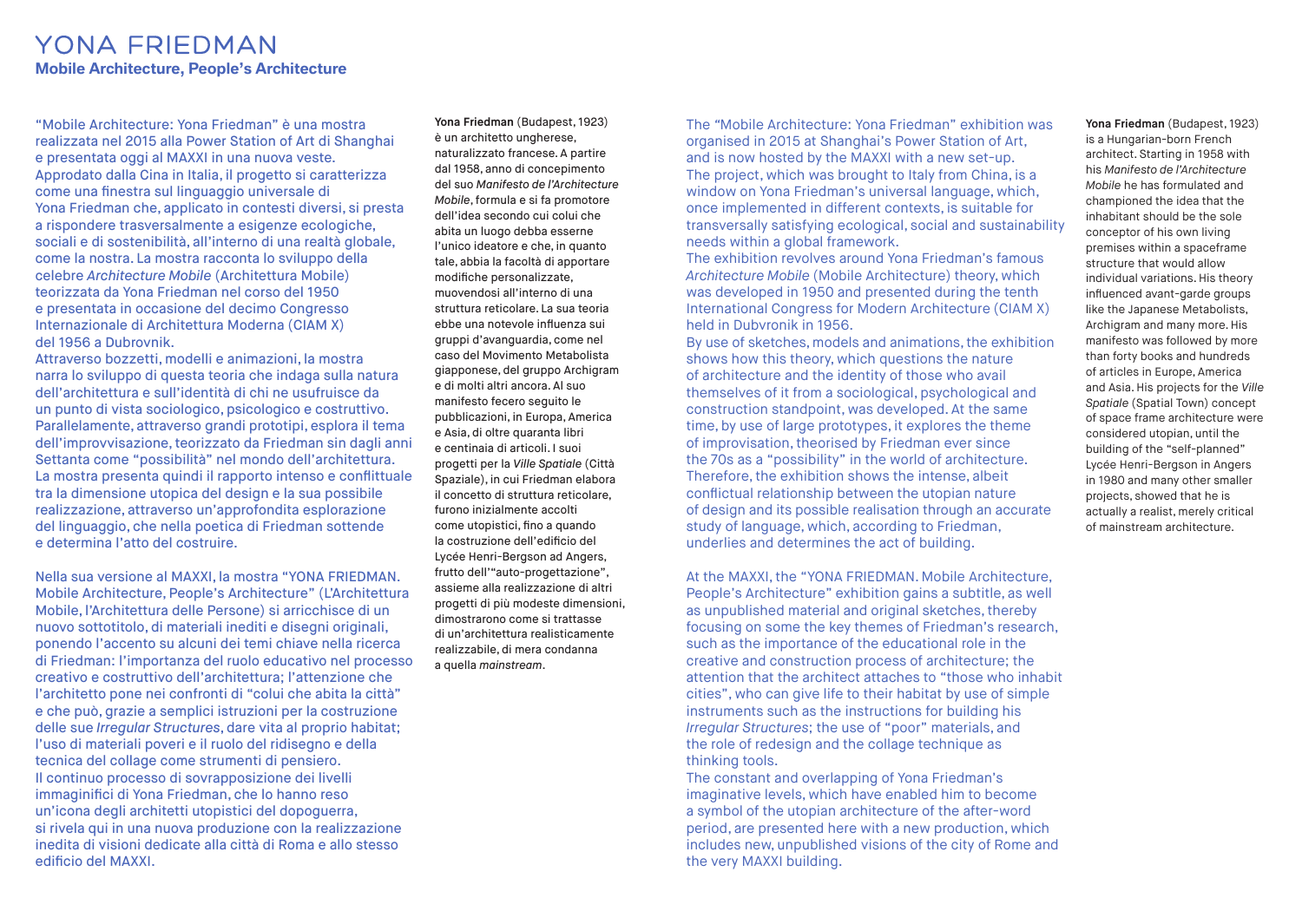L'*Architecture Mobile* (Architettura Mobile) è una teoria che ebbe notevoli ripercussioni sulla pianificazione urbana di fine Novecento e diede vita a una nuova ideologia influenzando fortemente la progettazione successiva, in particolare il Movimento metabolista in Giappone, il gruppo Archigram nel Regno Unito e altri gruppi architettonici sperimentali. Friedman studia come sviluppare una struttura architettonica in grado di rispondere all'eterogeneità del sistema sociale, puntando sull'autoconsapevolezza dei cittadini riguardo alle proprie esigenze spaziali. Da una simile visione, che assegna priorità al fruitore di un oggetto architettonico anziché all'architetto, deriva la necessità di un'architettura *mobile*, facilmente trasportabile, che assecondi le esigenze spaziali dall'abitante. È proprio l'uomo comune, non specializzato, ma protagonista e responsabile, ad avere la libertà di realizzare la propria architettura. La massima applicazione dell'Architettura Mobile sta nella *Ville Spatiale* (Città Spaziale), progetto caratterizzato da forme e strutture potenzialmente modificabili all'infinito.

The *Architecture Mobile* (Mobile Architecture) manifesto largely affected the urban planning of the late Twentieth Century, and gave rise to a new ideology by deeply influencing the architectural planning of more recent experimental groups, especially the Metabolist Movement in Japan, the Archigram group in the United Kingdom and others. Friedman studied how to develop an architectural structure able to respond to the heterogeneity of the social system, namely the awareness citizens are to have of their spatial needs. Such a vision, which attaches the greatest importance to those who use architectural objects instead of architects, leads to the need for an easily movable *mobile* architecture to suit the spatial needs of inhabitants. Indeed, common people, who are at the core of the decision-making process despite not being specialised, have the freedom to make their own architecture come true. The *Ville Spatiale* (Spatial Town), namely a project based on shapes and structures which can allegedly be modified an infinite number of times, is the best implementation of the Mobile Architecture model.

L'impiego di *Irregular Structures* 

(Strutture Irregolari) è uno dei principi chiave dell'Architettura Mobile. Basandosi sul ricorso a una configurazione casuale di elementi costruttivi, le Strutture Irregolari sono per loro stessa natura partecipative e possono essere apprese autonomamente, all'insegna della sperimentazione individuale. Il loro scopo è quello di consentire agli utenti di costruire architetture sulla base di semplici istruzioni. Fra le *Irregular Structures* sono annoverabili: GRIBOUILLI: strutture tridimensionali (travature reticolari) composte da cavi di metallo aggrovigliati, la cui elevata stabilità è garantita dai punti di intersezione; CRUMPLED SHEETS: strutture improvvisate il cui principio di base prevede l'utilizzo di una lamina plasmabile da accartocciare secondo una personale esigenza; ROD NET: strutture spaziali reticolari di libera composizione, formata da aste rigide collegate tra loro tramite giunture, che originano spazi fruibili;

SPACE CHAINS: strutture composte da cerchi assemblati in molteplici varianti.

The use of *Irregular Structures* is one of the founding ideas of Mobile Architecture. Based on a causal configuration, Irregular Structures are participative by nature, and can be learnt autonomously following a personal experimentation. Their aims is to enable users to construct buildings by following simple instructions. *Irregular Structures* include: GRIBOUILLI (Scribbles) are improvised three-dimensional structures (Space Frames) made from tangled metal wires, the high stability of which is ensured by intersection points;

CRUMPLED SHEETS are improvised structures. Their underlying principle includes the use of a mouldable foil which can be crumpled according to personal needs; THE ROD NET is a freely arranged reticular spatial structure composed of rigid rods linked by use of joints, creating a usable space; SPACE CHAINS: structures made up of rings

assembled in different ways.

THERE ARE 3 PRECONDITIONS FOR "PEOPLE'S ARGHITECTURE"



IT HAS TO BE AN ASSEMBLY OF INEXPENSIVE TECHNICAL COMPONENTS



IT MUST BE EASY TO ASSEMBLE FOR A LAYMAN



AND EASY TO DIS-ASSEMBLE AND REASSEABLE INTO A DIFFERENT PATTERN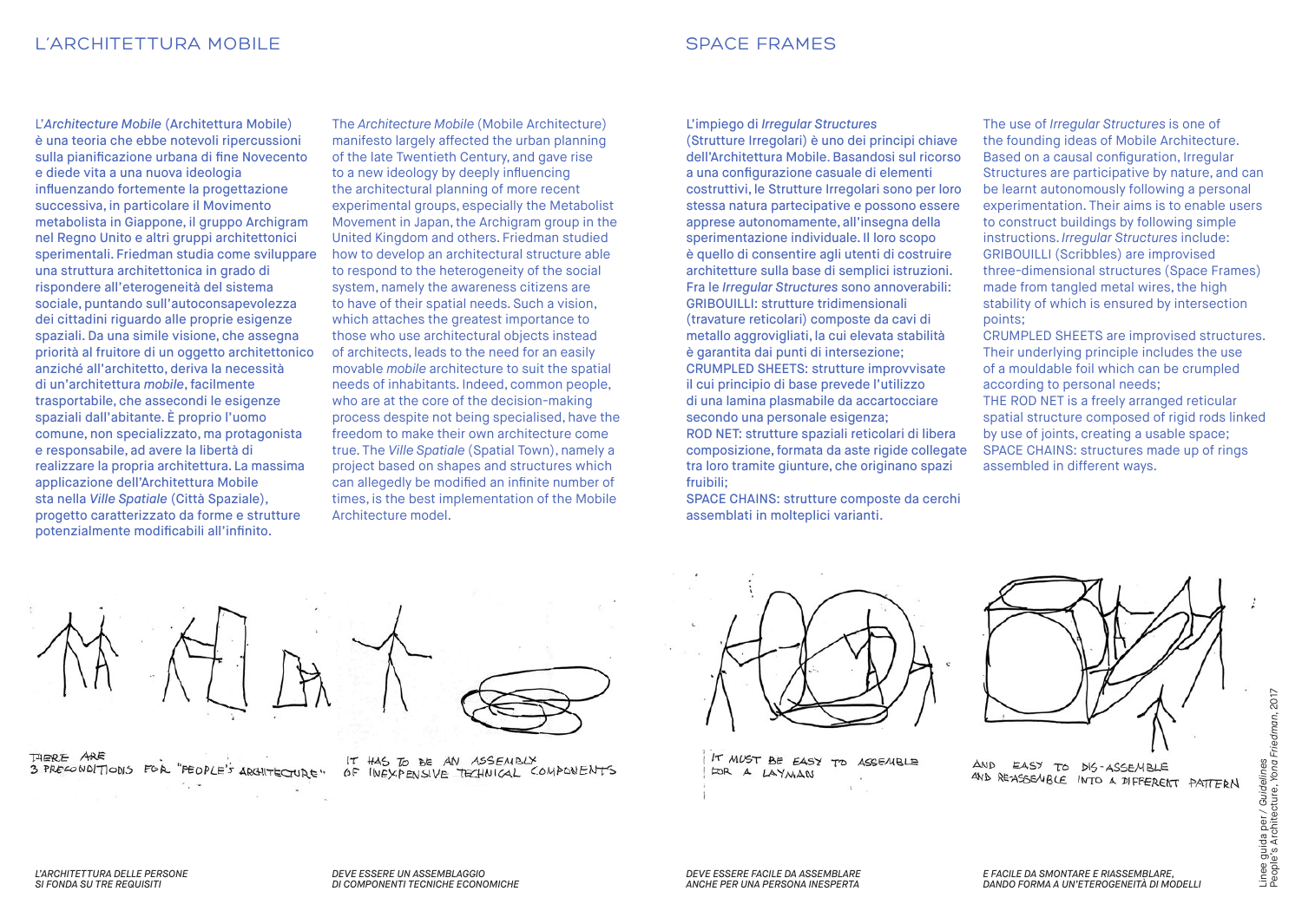## VILLE SPATIALE

La *Ville Spatiale* (Città Spaziale) è il tema focale nell'opera di Friedman. Il progetto consiste in una griglia elevata contenente i condotti principali e i corridoi aerei (le strade), all'interno della quale sono inserite singole abitazioni regolate da principi che garantiscono riservatezza, luminosità naturale e accessibilità. Il terreno al di sotto della Città Spaziale rimane così praticamente intatto. La Città Spaziale è un'invenzione dallo stile imprevedibile in cui i veri architetti e progettisti sono gli stessi abitanti e fruitori. Per la mostra al MAXXI è stato realizzato un frammento in scala della *Ville Spatiale* che dialoga con disegni e fotomontaggi inediti di Roma e del MAXXI che rappresentano la visualizzazione del metodo dell'architetto.

# LA FUCINA DI BOULEVARD GARIBALDI

Al pari di una piccola cella nella Città Spaziale, la casa di Friedman in Boulevard Garibaldi, nel 15° *arrondissement* parigino, è gremita di manoscritti, modelli e materiali raccolti e riutilizzati nel corso del tempo. In mostra sono presenti oltre un centinaio di disegni, fotografie e modelli che tracciano i momenti principali del suo processo creativo: dalla copertina della prima edizione dell'*Architecture Mobile*, passando attraverso visioni della *Ville Spatiale*, ai progetti dei *Rifugi Cilindrici* e alle *Cabine del Sahara*. Un approfondimento in mostra è dedicato al *Museum of Simple Tecnology*, e all'estrema attualità di uno studio per un campo di rifugiati, di immaginifica portata.

The *Ville Spatiale* (Spatial Town) is the core concept of Friedman's work. The project consists in an elevated grid which contains the main ducts and area corridors (streets), inside which single homes following principles that ensure natural light, privacy, and accessibility are inserted. The ground under the Spatial Town stays practically intact. The Spatial Town is an unpredictable invention where the actual architects are its inhabitants and users.

For the MAXXI exhibition has been conceinved a large-scale model of the *Ville Spatiale* that interacts with unpublished drawings and photomontages by the architect, which depict his vision of Rome and the MAXXI and visually represent his method.

Like a small cell in the Spatial Town, Friedman's house in the 15th *arrondissement* of Paris at the beginning of the 1960s is overwhelmed by manuscripts, models, toys and all kinds of materials collected by himself. The exhibition contains more than hundred drawings, photos and models which map out the main phases of his creative process. From the cover of the first edition of *Architecture Mobile*, through visions of the *Ville Spatiale* up to the *Cylindrical Shelters* and *Cabins for the Sahara* projects. In the exhibition, a detailed study is dedicated to the *Museum of Simple Tecnology* and an extremely relevant and imaginative refugee camp project.

## STREET MUSEUM

Nel 2004 Friedman lancia il progetto *Street Museum* (letteralmente, Museo di Strada) che invita i cittadini a esporre oggetti per loro significativi all'interno di una struttura flessibile. Le tipologie dei Musei di Strada variano in funzione del contesto in cui si inseriscono. Lo *Street Museum* al MAXXI presenta oggetti reperiti per mezzo di una *open call* indetta dal museo nel maggio 2017.

2004 saw Friedman launch his *Street Museum* project, which invited citizens to display objects of significance to them in a very flexible structure. Street Museum typologies vary in accordance with the context and the *Street Museum* at the MAXXI contains objects collected through an open call organised by the museum in May 2017.

#### **FONDAZIONE MAXXI** Museo nazionale delle arti

del XXI secolo

Presidente / *President* **Giovanna Melandri**

Consiglio di amministrazione / *Admnistrative Board* **Caterina Cardona Patrizia Grieco Beatrice Trussardi Monique Veaute**

Collegio dei revisori dei conti / *Board of Auditors* **Claudia Colaiacomo Andrea Parenti Antonio Venturini**

Direttore artistico / *Artistic Director* **Hou Hanru**

Segretario generale / *Executive Director* **Pietro Barrera**

Direttore / *Director* DIPARTIMENTO MAXXI ARCHITETTURA **Museo nazionale di architettura Margherita Guccione**

Direttore / *Director* DIPARTIMENTO MAXXI ARTE Museo nazionale di arte contemporanea **Bartolomeo Pietromarchi**

**YONA EDIEDMAN Mobile Architecture, People's Architecture**

23 giugno – 29 ottobre 2017 23 June – 29 October 2017

a cura di / *curated by* **Gong Yan**, **Elena Motisi**

Progetto allestimento / *Exhibition design* **Valentina Zappatore**

Editing dei testi in mostra / *of the exhibition texts* **Eloisa Guarracino**

Registrar **Monica Pignatti Morano**

Conservazione / *Conservation* **Serena Zuliani** 

Documentazione fotografica e video / *Photographic and Video Documentation* **Giulia Pedace**

Coordinamento illuminotecnico / *Lightings coordination* **Paola Mastracci**

Accessibilità e sicurezza / *Accessibility and Safety* **Elisabetta Virdia**

Reading area **Rosamaria Sepe**

Intern Ufficio Curatori / *Curatorial Office* **Giuseppina Giummarra**

Progetto grafico / *Graphic design* **Sara Annunziata**

Traduzioni / *Translations* **Valentina Moriconi Matteo Bugiolacchi Lost in Translations**

Produzione video / *Video Production* **Francesco Russomanno**

Sottotitoli / *Subtytles* **Smilevisions**

Trasporti e guanti bianchi / *Transports and Art handler* **Expotrans Art**

Assicurazione / *Insurance* **Willis Towers Watson spa**

Cornici / *Frames* **Persia Passepartout**

Realizzazione allestimento / *Exhibition set – up* **Handle**

Realizzazione strutture in bambù / *Bamboo structures* **Bambuseto**

Supporti audio video / *Multimedia supplì* **Manga Coop**

Cablaggi / *Wiring*  **Sater 4 Show**

Produzione grafica / *Graphic production* **GraficaKreativa**

## Pubblicazione / *Publication*

*About Yona Friedman. People's Architecture*

Coordinamento editoriale / *Editorial Coordination* **Elena Tinacci**  Editing **Eloisa Guarracino** Servizio iconografico / *Iconographic Service* **Giulia Pedace** Traduzioni / *Translations* **Valentina Moriconi Matteo Bugiolacchi** Progetto grafico / *Graphic design* **Etaoin Shrdlu Studio**

#### Si ringraziano / *Thanks to:*

**Huang Mi Han Lu Sylvie Boulanger Elodie Weiss Marianne Polonsky Jean-Baptiste Decavèle**

per la realizzazione dei disegni a parete / *for the realization of the drawings on the wall:* gli studenti / *the students of the* Accademia delle Belle Arti di Roma **Saba Javidaneh Andrea Nicolella Federica Gaudioso**

tutti coloro che hanno contribuito alla realizzazione dello *Street Museum* / *all the people that contributed in the*  Street Museum *realization* 

Organizzata da Power Station of Art, Shanghai e presentata in una nuova veste al MAXXI Museo nazionale delle arti del XXI secolo / *Organized by Power Station of Art, Shanghai, and shown with a new layout at the MAXXI National Museum of the 21st Century Arts.*